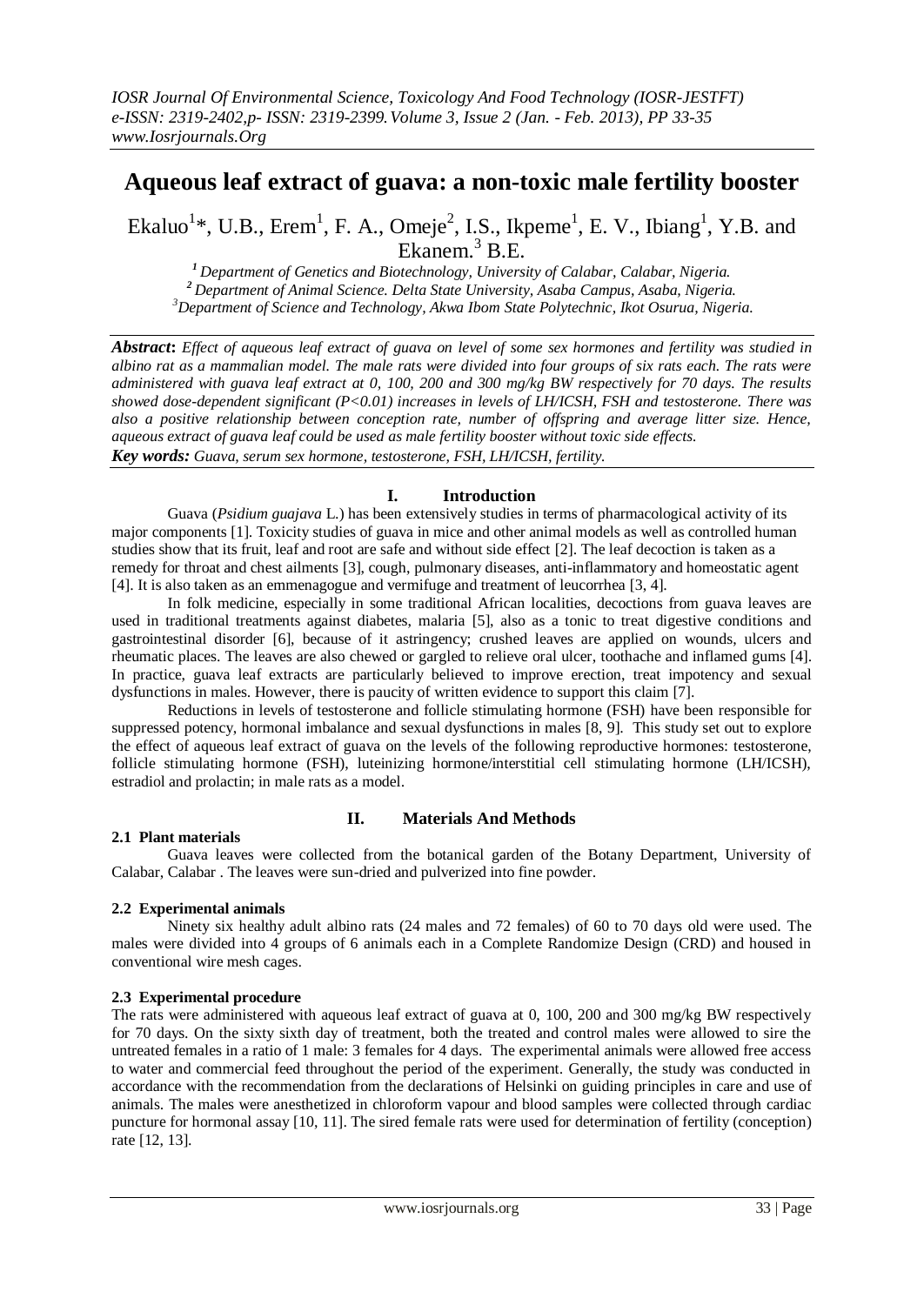### **2.4 Collection of data and analysis**

Data were analyzed statistically using the completely randomize design (CRD) and Significant differences were separated using least significant difference test.

#### **III. Results**

#### **3.1 Hormones**

The results obtained from the administration of guava leaf extract on rat showed that the test substance had dose-dependent effects on LH/ICSH, FSH and testosterone. LH/ICSH was significantly increased from group B (100mg/kg BW) to group D (300mg/kg BW). FSH and testosterone were significantly different from group C (200mg/kg BW) to group D (300mg/kg BW) when compared with their control values. Whereas there was no significance (P>0.05) observed in the levels of estradiol and prolactin. Table 1 shows the effect of aqueous extract of guava leaf on reproductive hormones of male rats.

#### **3.2 Fertility test**

The result show an increase in the conception rate which ranged from 50% in the control group to 83.33% in group D (300mg/kg BW), as well as the number of offspring increasing from 26 in the control group to 63 in group D (300mg/kg BW). There were dose-dependent and proportional increases in conception rate, number of offspring and average litter size as shown in Fig. 1.

| <b>Parameter</b>     | <b>Group A</b>         | Group B                  | Group C              | <b>Group D</b>             | <b>LSD</b> |
|----------------------|------------------------|--------------------------|----------------------|----------------------------|------------|
|                      | $(0 \text{ mg/kg BW})$ | $(100 \text{ mg/kg BW})$ | (200mg/kg BW)        | (300mg/kg BW)              | value      |
| $LH/ICSH$ (mIu/mI)   | $6.96^a \pm 0.18$      | $8.02^b \pm 0.28$        | $8.04^b + 0.12$      | $8.70^{\mathrm{b}} + 0.34$ | 0.89       |
| $FSH$ (mIu/mI)       | $1.60^a \pm 0.07$      | $1.90^a + 0.04$          | $2.16^b \pm 0.02$    | $2.62^b \pm 0.19$          | 0.45       |
| Estradiol (ng/ml)    | $0.17^a \pm 0.01$      | $0.16^a + 0.02$          | $0.20^a + 0.04$      | $0.18^{a} \pm 0.03$        |            |
| Testosterone (ng/ml) | $5.22^a + 0.19$        | $6.06^a + 0.52$          | $6.88^b \pm 0.49$    | $7.06^b \pm 0.34$          | 0.94       |
| Prolactin (mIu/ml)   | $222.40^a + 7.35$      | $281.6^a \pm 24.28$      | $244.00^a \pm 13.79$ | $274.80^a \pm 39.41$       |            |

<sup>ab</sup> Values across the table with the same superscript are not significantly different based on ANOVA.



**Figure 1: Relationship between aqueous extract of guava leaf on conception rate, number of offspring and average litter size in rats**

# **IV. Discussion**

The aqueous extract of guava leaf has been shown to have a higher potency in enhancing the release of LH, FSH and testosterone into the blood stream. This was attributed to the effect on the accessory sex organs [14, 15, 16] and positive influence on the gonadotropins releasing hormones (GnRH) in stimulating the anterior pituitary to produce the gonadotropins hormones (FSH and LH/ICSH). FSH and LH stimulate the testes to produce testosterone. Uboh *et al*. [7] reported that guava leaf extract induced increase testosterone and no change in the level of LH and FSH in rats. According to Gelain *et al*. [8] and Greenspan and Strewler [9], LH/ICSH stimulates the interstitial cells (Leydig cells) of the testes to increase testosterone production. The dose-dependent increases and the relationship between conception rate, number of offspring, average litter size are indications of the profound positive effects of aqueous extract of guava leaf on serum sex hormone [7, 17, 18], especially LH/ICSH, FSH and testosterone. This affirms the report of Kamath *et al*. [2] on the non-toxicity